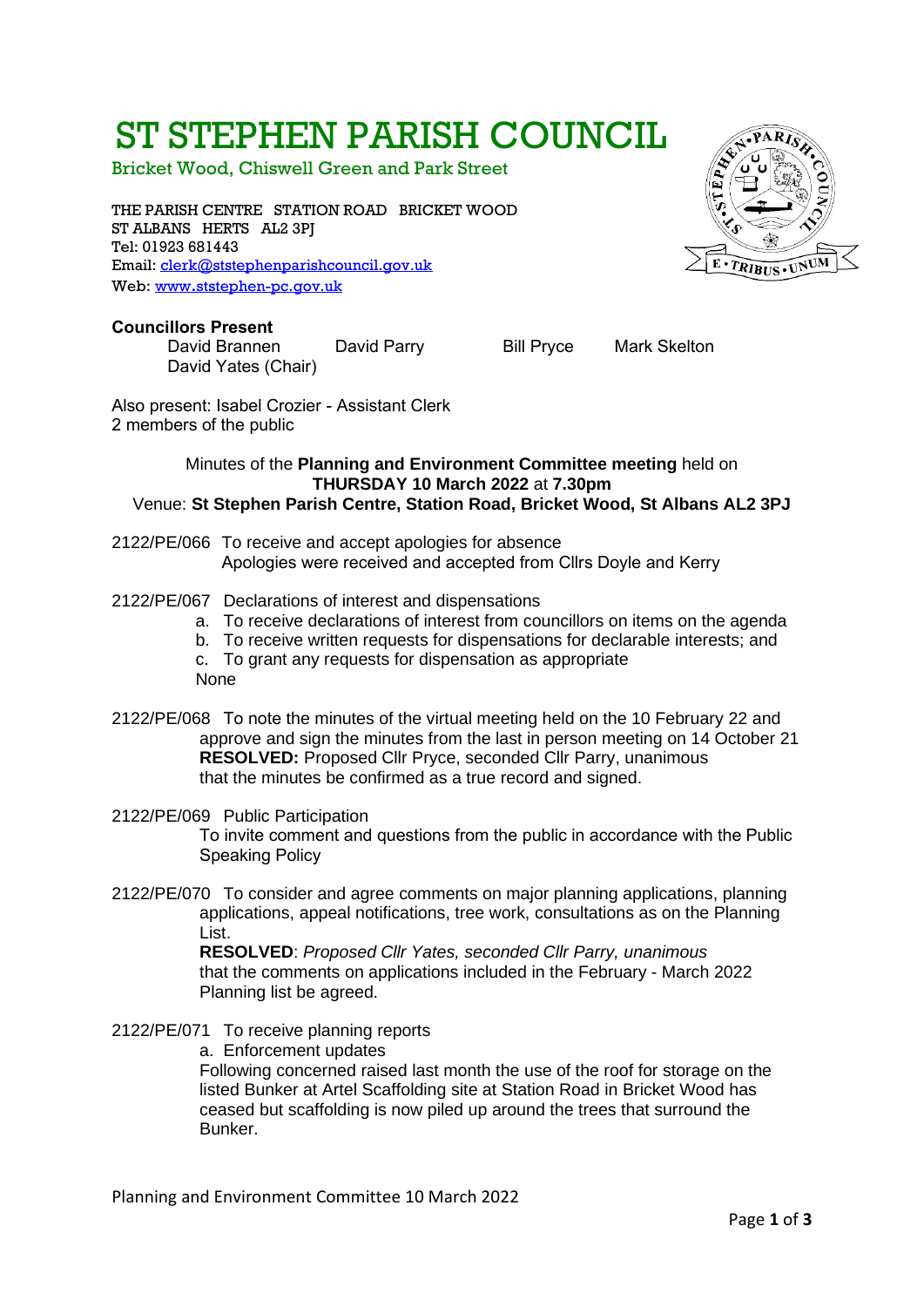b. Neighbourhood Plan

The draft Referendum Version of the plan is going to be considered at the SADC Policy and Resources Committee on 17 March with a view to it being approved to go to public referendum on 5 May 2022.

The meeting closed at 8.09 pm

Chair:

Date: